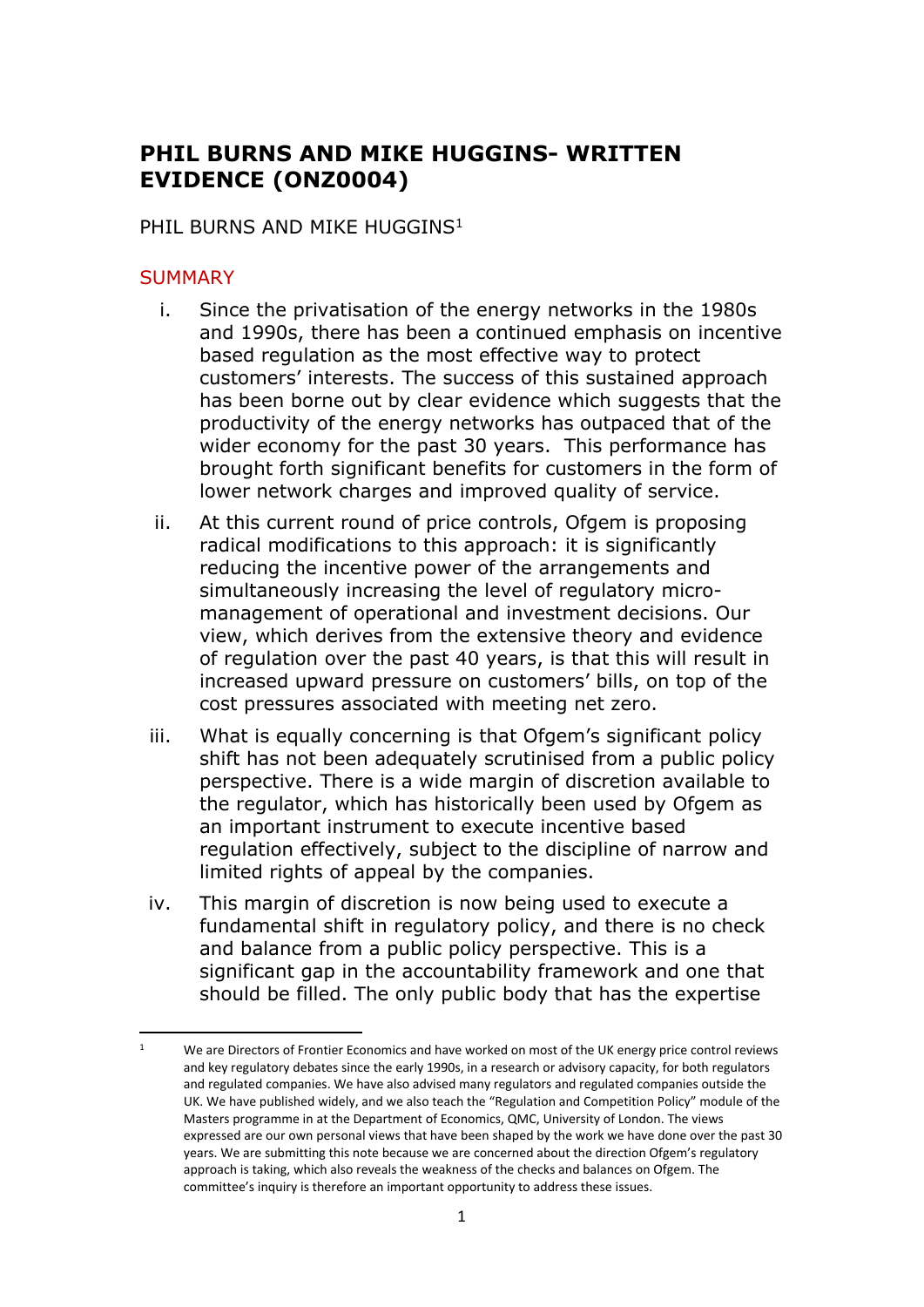and experience to act as a check and balance in these situations is the Competition and Markets Authority (CMA), and we suggest some options that could give it a more enhanced role in the event a regulator chooses to significantly change the economic effect of the regulatory regime.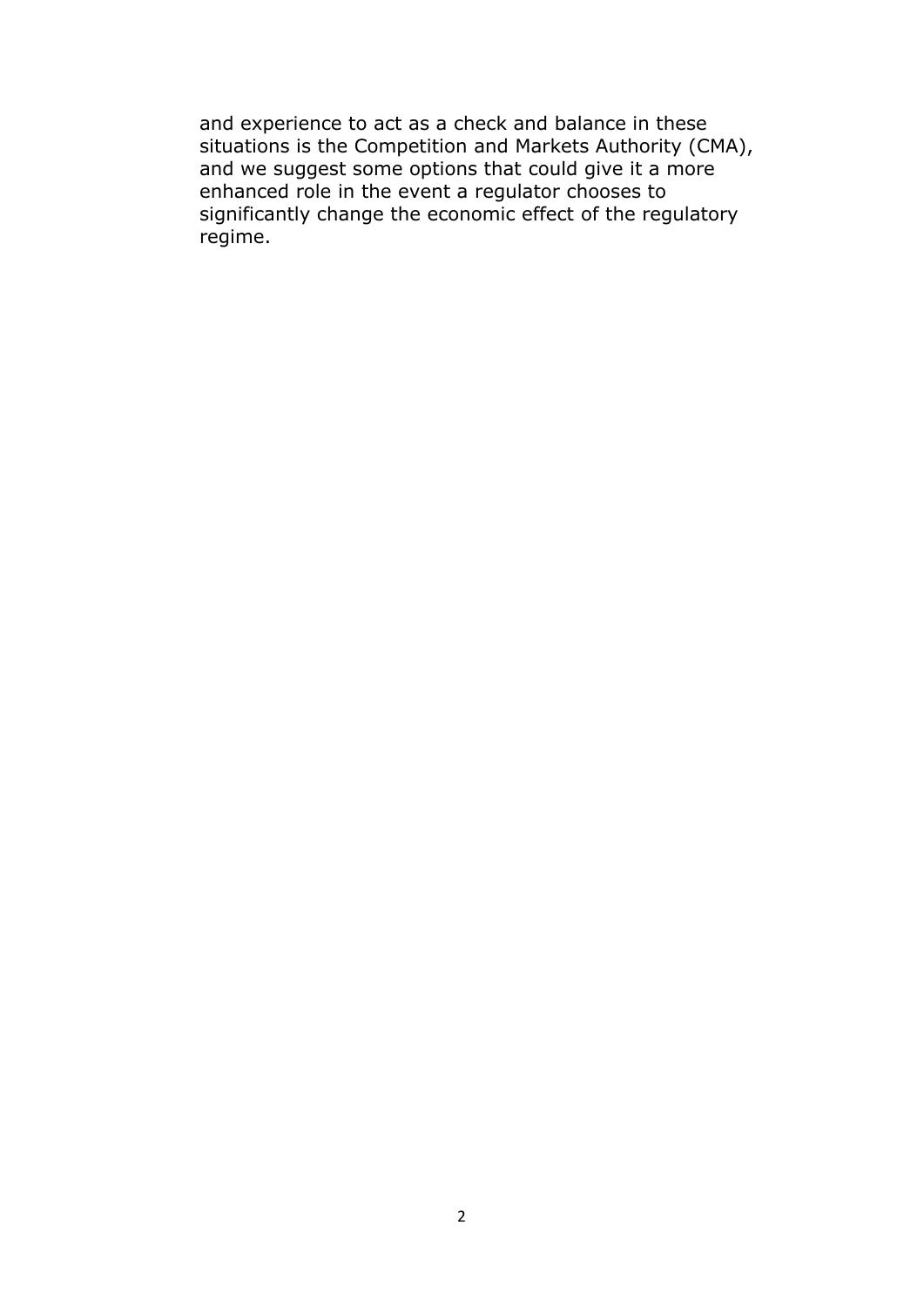# **Introduction**

1. This submission will focus on Ofgem's current approach to regulating monopoly networks and whether it is likely to deliver good outcomes for customers over the decades ahead to 2050. Consequently, this submission is concerned primarily with questions 2,  $\overline{5}$ , 7 and 8 in the call for evidence.

## Established custom and practice

- 2. The regulation of the gas and electricity networks has evolved considerably since the early days of RPI-X price controls – the system of regulation that was introduced immediately after privatisation. Importantly though, the two cornerstones of regulatory policy have not changed over those years, and indeed have been reinforced as the system of regulation has evolved:
	- Applying a clear incentive-based system to stimulate significant dynamic efficiency improvements; and
	- Maintaining investor confidence in order to keep the cost of capital low (which also supports a credible incentive-based system).
- 3. In simple terms, incentive based regulation requires that every 5 years the regulator sets clear targets for the outputs that the companies should deliver to customers, and a price ceiling (often expressed in terms of CPI-X) that can be reasonably expected to generate sufficient revenues to cover the costs of providing those outputs. There are several other important ingredients, of which the most important in this context is: the regulator should not become heavily involved in the question of "how" the companies should deliver those outputs. This should be left to the companies to work out for themselves the most efficient way of meeting their obligations - with strong financial incentives to encourage them to do so.
- 4. Customers have benefitted from this arrangement in two ways: first, they receive 100% of the efficiency performance of the companies assumed by the regulator when setting the price control; and second, to the extent that the companies are able to meet their obligations more efficiently than the regulator assumed, customers receive around 50% of the benefit of that enhanced performance.
- 5. The regulatory system therefore carefully balances the distributional settlement between the companies and customer with the maintenance of sharp incentives on the companies to strive to continually improve performance.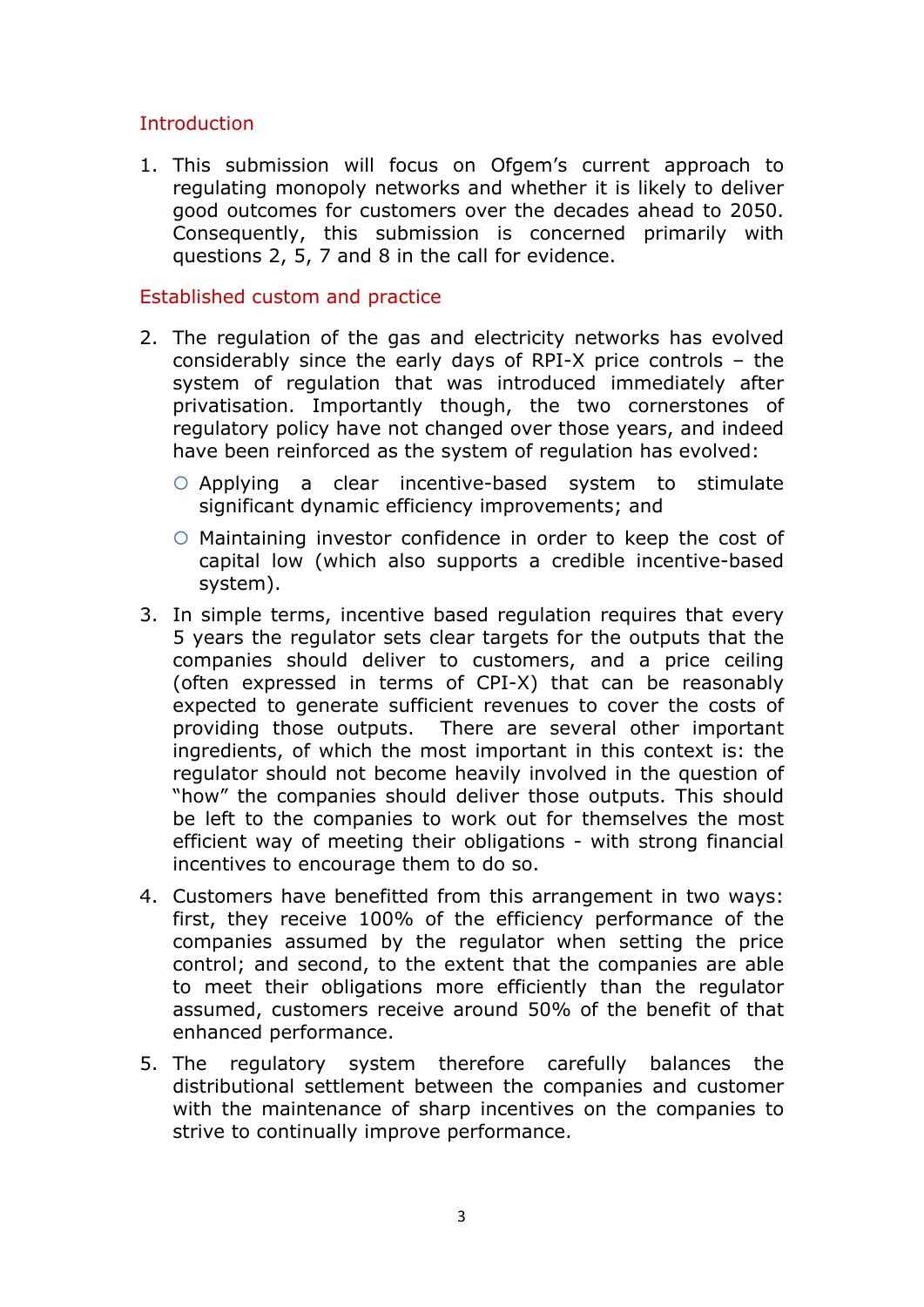- 6. The results have been remarkable. As Jamasb and Pollitt<sup>2</sup> concluded in the context of electricity distribution, for example: "the British network regulation model has successfully: substantially reduced distribution access charges, maintained and improved quality of service, and ensured sufficient investments." More recent research is even more striking: it confirms that the productivity performance of the energy network sectors has outperformed the rest of the economy by around  $1\%$  per year over the past 30 years<sup>3</sup>. This outcome would have been unimaginable 30 years ago, when the best that could be hoped for was that regulation could "hold the fort until competition arrives"<sup>4</sup>. The beneficiaries of this productivity performance have been both the companies (and their investors) and customers, who have enjoyed real reductions in prices and enhanced service levels since privatisation.
- 7. It is important to stress that these outcomes have not arisen by chance: it is by now well accepted in the economics literature that higher-powered incentive regimes stimulate much greater efficiency and productivity performance than a low-powered regime<sup>5</sup>; and moreover, there is now ample empirical evidence to suggest that this is reflected in the actual relative performance of utilities, either before and after a regime change, or across different types of regimes<sup>6</sup>.
- 8. Precisely because of this broad-based consensus, the benefits of incentive based regulation have been reaffirmed many times since the 1990s, and several times over the past decade by the UK government. In 2011, the Government reaffirmed the principles and commitments for effective economic regulation and emphasised the importance of a stable framework for the

<sup>2</sup> Jamasb, T., & Pollitt, M. (2007), Incentive regulation of electricity distribution networks: Lessons of experience from Britain. Energy Policy, 35(12), 6163-6187;

<sup>3</sup> Pollitt et al https://www.ofgem.gov.uk/ofgem-publications/146010

<sup>4</sup> Report to the Secretary of State for Industry, 'Regulation of British Telecommunications' Profitability' by Stephen Littlechild, February 1983, para 4.11.

<sup>5</sup> See, for example: Armstrong, M., Cowan, S., & Vickers, J. (1994). Regulatory reform: economic analysis and British experience (Vol. 20). MIT press; Joskow, P. L., & Schmalensee, R. (1988). Markets for power: an analysis of electrical utility deregulation. MIT Press Books; Laffont, J. J., & Tirole, J. (1993). A theory of incentives in procurement and regulation. MIT press; Vickers, J. (1997). Regulation, competition, and the structure of prices. Oxford Review of Economic Policy, 13(1), 15-26; Vickers, J., & Yarrow, G. K. (1988). Privatization: An economic analysis (Vol. 18). MIT press. Weyman-Jones, T. G. (2009). Incentive regulation of energy networks. International Handbook on the Economics of Energy.

<sup>6</sup> See, for example: Estache, A., Coelli, T., Perelman, S., & Trujillo, L. (2003). A Primer on Efficiency Measurement for Utilities and Transport Regulators, Washington, The World Bank; Jamasb, T., & Pollitt, M. (2000). Benchmarking and regulation: international electricity experience. Utilities policy, 9(3), 107- 130; Jamasb, T., & Pollitt, M. (2003), International benchmarking and regulation: an application to European electricity distribution utilities. Energy policy, 31(15), 1609-1622; Saal David, David Parker and T.G. Weyman Jones, (2007) Determining the contribution of technical, efficiency and scale change to productivity growth in the privatized English and Welsh water and sewerage industry: 1985-2000. Journal of Productivity Analysis, 28, 127-39; Weyman Jones, T. G. (2003). Yardstick Competition and Efficiency Benchmarking in Electricity Distribution. In Lester Hunt (Ed.), Energy in a Competitive Market: Essays in Honour of Colin Robinson (pp. 35-60). Edward Elgar.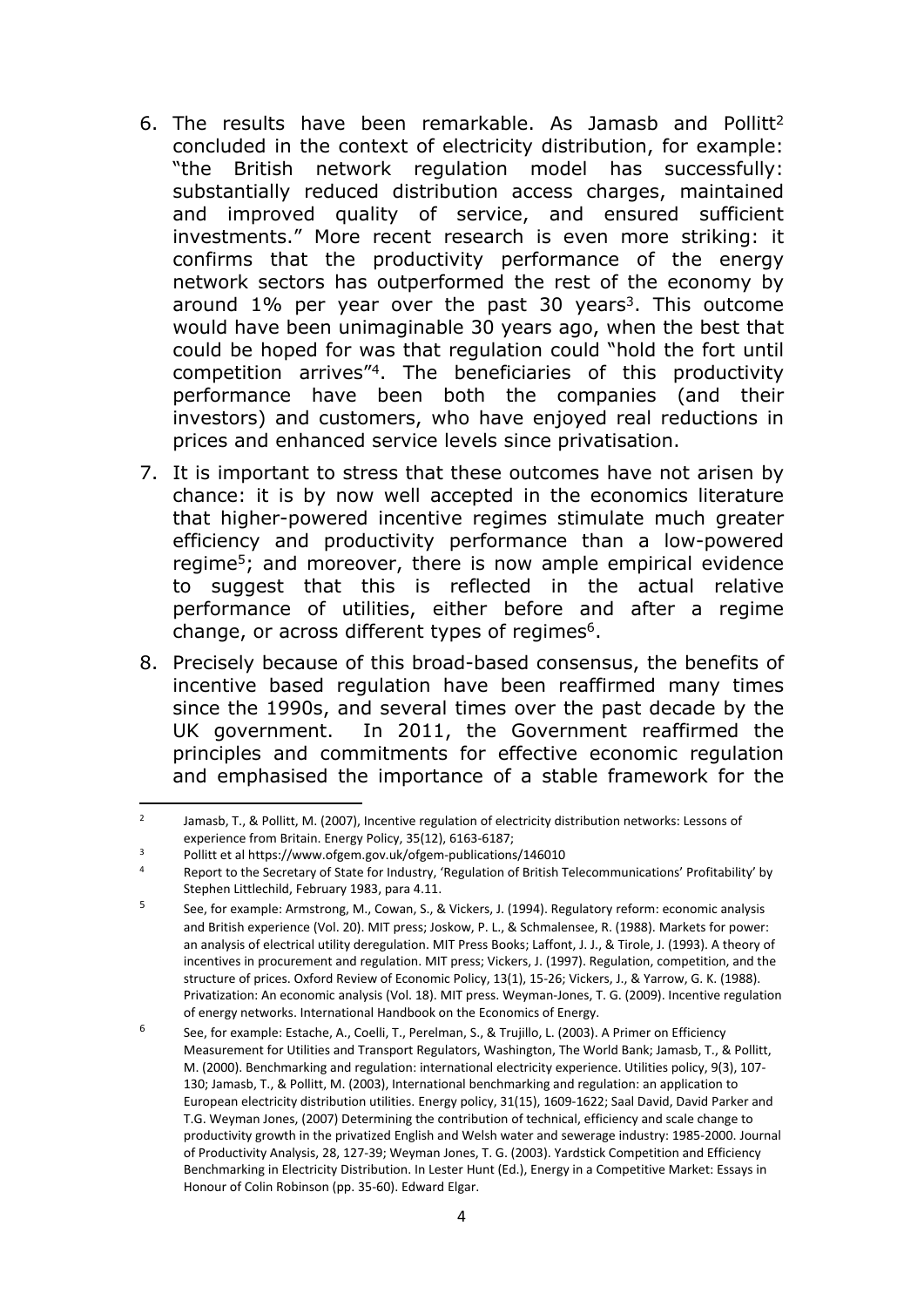regulation of the network businesses that embraced clear and robust incentives<sup>7</sup>. Only a decade ago Ofgem itself made clear that transparent, up-front incentives were a key pillar of the "RIIO" model when it was introduced.<sup>8</sup> The CMA too has recognised the value and importance of evaluating the effect of regulatory decisions on incentives for outperformance. For example, in its PR19 decision the CMA stated that, "[i]ncentives are part of normal regulation and operational outperformance is a desirable outcome. If companies can outperform, this delivers benefits to customers both from the actual improvements and from Ofwat being able to use the evidence in its comparisons in future periods."<sup>9</sup>

# Ofgem's current approach to regulating the networks, and its likely effects

- 9. At the current round of price controls (the so-called RIIO-2 round), Ofgem is making several important changes to the detailed calibration of the regime that amount, in their totality, to a significant reduction in the incentive power of the regulatory arrangements, and an increase in the extent to which the regulator will impose its own judgement on the detailed business decisions of the companies.
- 10.Since this shift is executed through many changes to the detailed components of the regime, it is beyond the allowable word count of this submission to even describe them all, let alone provide a detailed evaluation of their economic effect. However, the most significant are:
	- **Reducing the incentive rates by around a third.** This will not only reduce the payoffs that companies may earn through any enhanced performance not already baked into the cost targets; it will also significantly reduce the pain that the companies will experience if they underperform. Since sharp incentives have been a driving force for productivity performance and lower prices for customers, the dulling of these incentives is a significant cause for concern.
	- **Introducing additional** *ad hoc* **measures that penalise companies for their past performance**, which can be expected to be a further discouragement for productivity improvements.

<sup>7</sup> https://assets.publishing.service.gov.uk/government/uploads/system/uploads/attachment\_data/file/ 31623/11-795-principles-for-economic-regulation.pdf

<sup>8</sup> See e.g. GEMA (October 2010) RPI-X@20 Decision Document, [https://www.ofgem.gov.uk/ofgem](https://www.ofgem.gov.uk/ofgem-publications/51870/decision-docpdf)[publications/51870/decision-docpdf.](https://www.ofgem.gov.uk/ofgem-publications/51870/decision-docpdf)

<sup>9</sup> CMA (March 2021) PR19 final report, [https://assets.publishing.service.gov.uk/media/60702370e90e076f5589bb8f/Final\\_Report\\_--](https://assets.publishing.service.gov.uk/media/60702370e90e076f5589bb8f/Final_Report_---_web_version_-_CMA.pdf) web version - CMA.pdf, para 9.1334(a) [PR19\_1]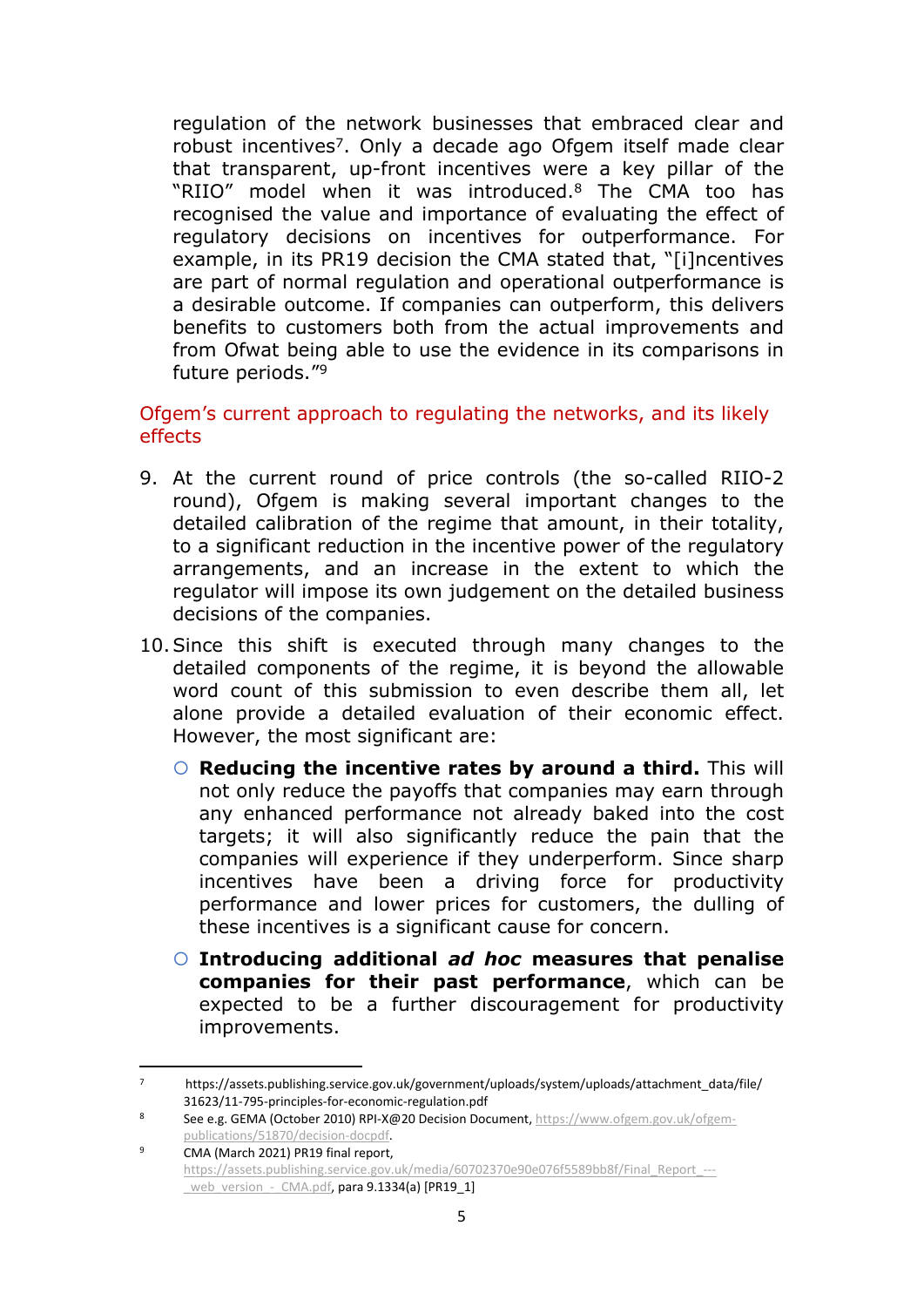- **Introducing a raft of measures to limit scope for companies to adapt their operational plans during the price control period.** Companies' decisions will be, in effect, managed much more closely by the regulator. The primary instruments being used are various Uncertainty Mechanisms and so-called Price Control Deliverables, which we illustrate using two examples.
	- □ One type of Uncertainty Mechanism are volume drivers, used "*to adjust allowances in line with actual volumes where the volume of work required over the price control is uncertain (but where the cost of each unit is stable)*".<sup>10</sup> Such a true up removes an important incentive that would otherwise encourage the networks to minimise the inputs required to deliver the outcomes for customers. Under Ofgem's new arrangements, companies will not benefit from reducing the volume of work undertaken (the inputs), and may instead choose rationally to avoid the cost of searching for better and more efficient ways to deliver the outputs to customers.
	- □ For evaluative Price Control Deliverables, Ofgem agrees with the networks a detailed specification of what must be delivered for the specified cost allowance at the time the price control is set. Ofgem would then conduct an *ex post* review of whether the required outputs have indeed been delivered along with how this has been delivered and what it cost.<sup>11</sup> If Ofgem decides that the output has been fully delivered, but the network has used a different approach that has allowed it to outperform the allowance set at the price control, then it is necessary for the company to persuade Ofgem that this outperformance is "*attributable to efficiencies and/or innovation*", otherwise Ofgem may clawback the outperformance. This exposes the networks to arbitrary financial risk associated with good performance, and so increases the risk that they will simply "stick to plan", even when the plan is less costeffective than the alternatives that might be available in real time.
- 11. In diminishing both the ability of the companies to financially outperform their targets (by holding them to their business plans, even if there are better ways of delivering the outputs); and dampening the incentive to do so anyway (through the reduced financial payoffs for outperformance), it is worth asking

<sup>10</sup> Ofgem RIIO-2 Final Determination, Core Document, paragraph 7.2.<br>11 See PCD Bonesting Boquirements and Methodology

See PCD Reporting Requirements and Methodology, [https://www.ofgem.gov.uk/sites/default/files/docs/2020/12/draft\\_pcd\\_reporting\\_methodology\\_docum](https://www.ofgem.gov.uk/sites/default/files/docs/2020/12/draft_pcd_reporting_methodology_document.pdf) [ent.pdf](https://www.ofgem.gov.uk/sites/default/files/docs/2020/12/draft_pcd_reporting_methodology_document.pdf). In particular Chapters 4 and 5.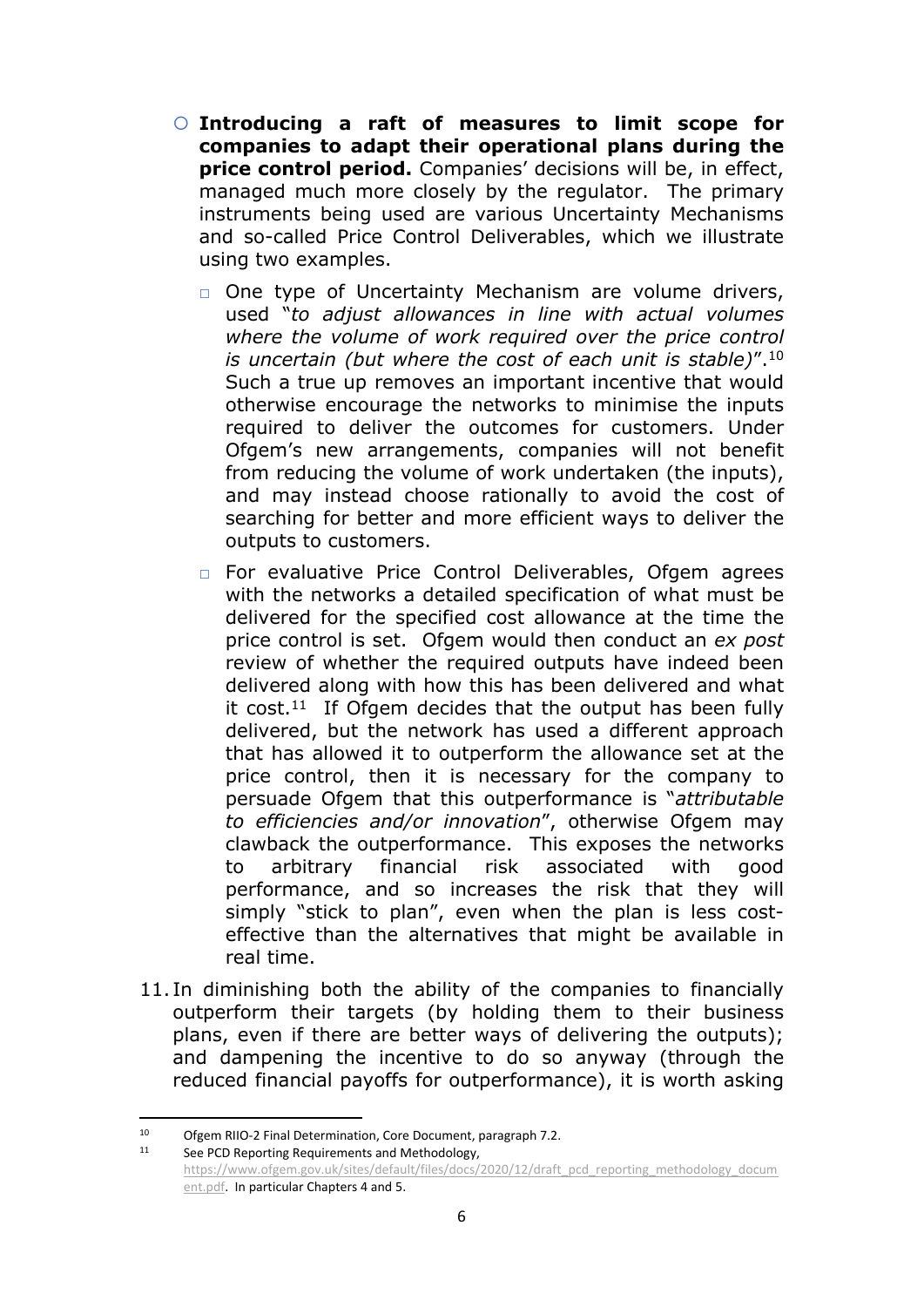the question: where does this lost performance go? The answer can be found in Sir John Hicks' timeless maxim: "the best of all monopoly profits is a quiet life". Ofgem's policy shift ignores the fact that if high powered incentives did not stimulate and reveal outperformance, then the monopoly profits (or rents) would otherwise simply be enjoyed by the insiders in a closed system, in the form of inefficiency and gold-plating, accumulating over time, and paid for wholly by customers.

- 12. In contrast, under a higher-powered system of regulation, those insider rents are monetised as financial profits, which are visible and can be shared with customers. The experience of the pre and post privatisation periods in the UK suggests that for all the political inconvenience of higher profits resulting from outperformance of regulatory targets, customers have been better off in this system than in the low-powered system that preceded it.
- 13.Consequently, while taking this route may mitigate adverse consumer and wider public and political pressure on Ofgem associated with high utility profits, the effect on customers will ultimately be highly prejudicial, as we now discuss.

#### Why this matters for customers

- 14.Between now and 2050, the energy networks will play a critical role in enabling the UK's transition to net zero. The task facing the sector is daunting:
	- $\circ$  The transmission grids will need to develop networks capable of taking inflows from a quadrupling of offshore wind (to 40 GW) by 2030 alone, with material consequences for the pattern of daily and seasonal power flows and increased intermittency.
	- $\circ$  Electricity distribution networks will need to deal with the unprecedented deployment of microscale low carbon generation throughout their grids, plus utility-scale renewable generation in places where large inflows have never previously been catered for, all while supporting the national take up of electric vehicles and heat pumps. This will require huge reinforcement, the creation of numerous local real time markets that will need to be nationally integrated, and the widespread digitisation of networks to support real time optimisation of all connected assets.
	- Gas networks will need to manage the decline in the use of natural gas, with the potential need for them to evolve into hydrogen networks over time.
- 15.The sheer scale of these challenges is huge, and there continues to be considerable uncertainty about the best way for networks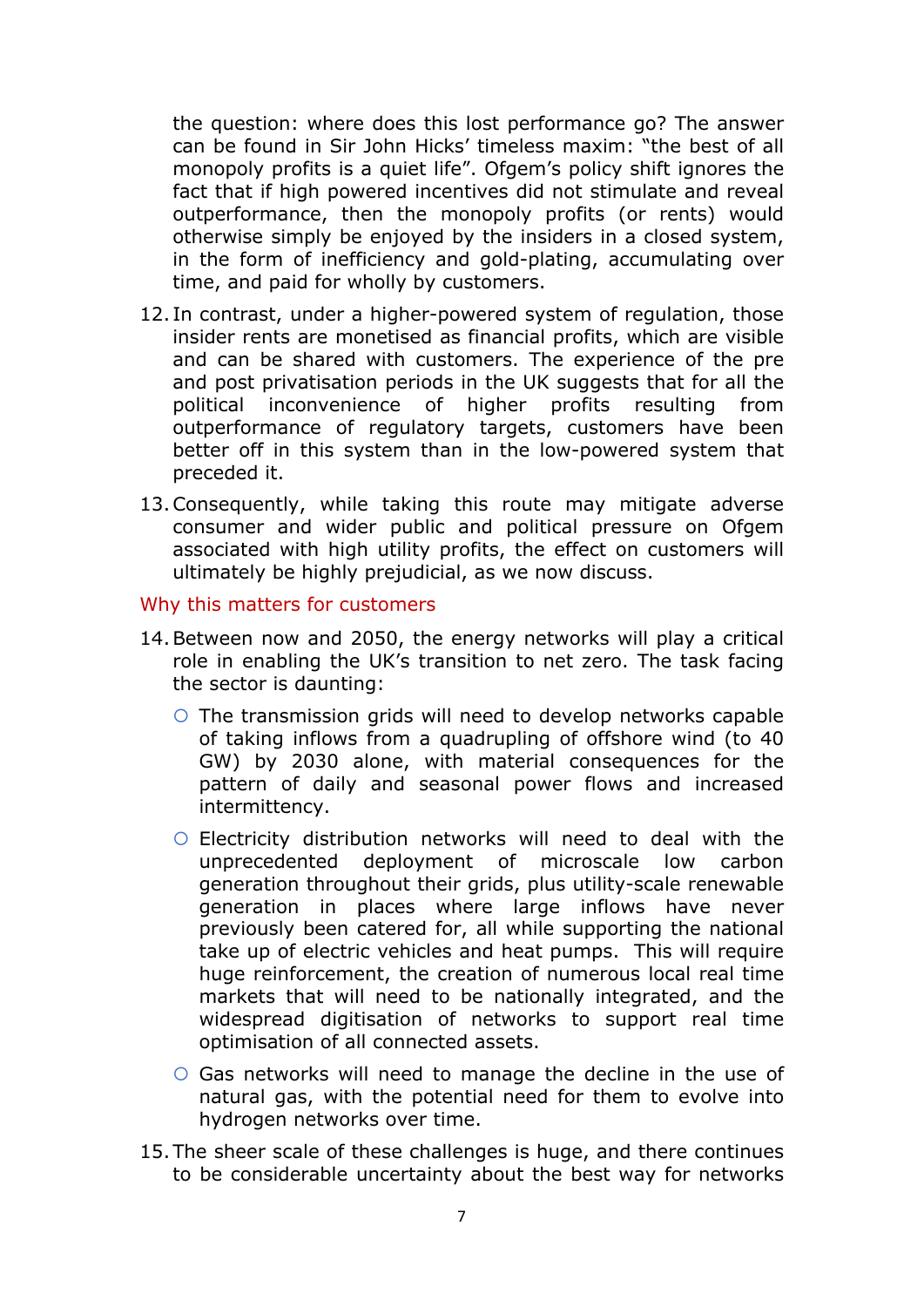to operate and develop to meet these challenges. Whilst most of the pathways to net zero are currently estimated to cost the networks in the order of  $£417-E441bn^{12}$ , it is by no means clear which pathway will emerge as the eventual route to net zero. Networks will need to manage that significant uncertainty in order that they can enable a wide range of future scenarios and technologies, whilst keeping the investment costs as efficient as possible. It is a highly complex network planning problem that requires optimisation across the spatial characteristics of their own networks, as well as those of other networks, and over time.

- 16. In that context, it has almost certainly never been more important for networks to strive, to innovate, to swiftly react to new demands and technologies in order to find better and more efficient ways to enable net zero, to deliver both environmental and customer benefits.
- 17. Instead, under Ofgem's new approach, large swathes of the networks' plans will be locked down for the duration of the price control, with little scope for reward if they depart from them efficiently, and material risk of clawback and further penalty. With their hands tied behind their backs, networks can no longer adequately manage the uncertainty that exists. This approach carries high risks of creeping inefficiency pushing up customers' bills over the next 30 years. Even if the inefficiency cost is "only" 10%, that is still £40bn that customers will have to pay for.

## Who is Ofgem accountable to for this policy shift?

- 18.Ofgem's new approach is being executed within the details of the calibration of the price control, that only a small group of insiders with detailed understanding of these mechanisms, and their economic effect, would ever be able to understand. As a result, this fundamental shift has escaped the public policy scrutiny that ideally it should have been subjected to.
- 19.Ofgem's regulatory discretion has significantly increased over the years. This allows it the freedom not just to effectively execute incentive based regulation - where discretion is a necessary and valuable part of the regulator's armoury – but also to permit it to fundamentally change the nature of the regulatory regime itself.
- 20.The focused system of appeals is clearly designed to work to resolve areas of dispute in the execution of a system of regulation. Indeed, the CMA is currently hearing appeals from some companies in relation to particular aspects of Ofgem's current price control proposals. However, the appeal system is

<sup>12</sup> *Analysing the costs of our Future Energy Scenarios*, National Grid ESO, December 2020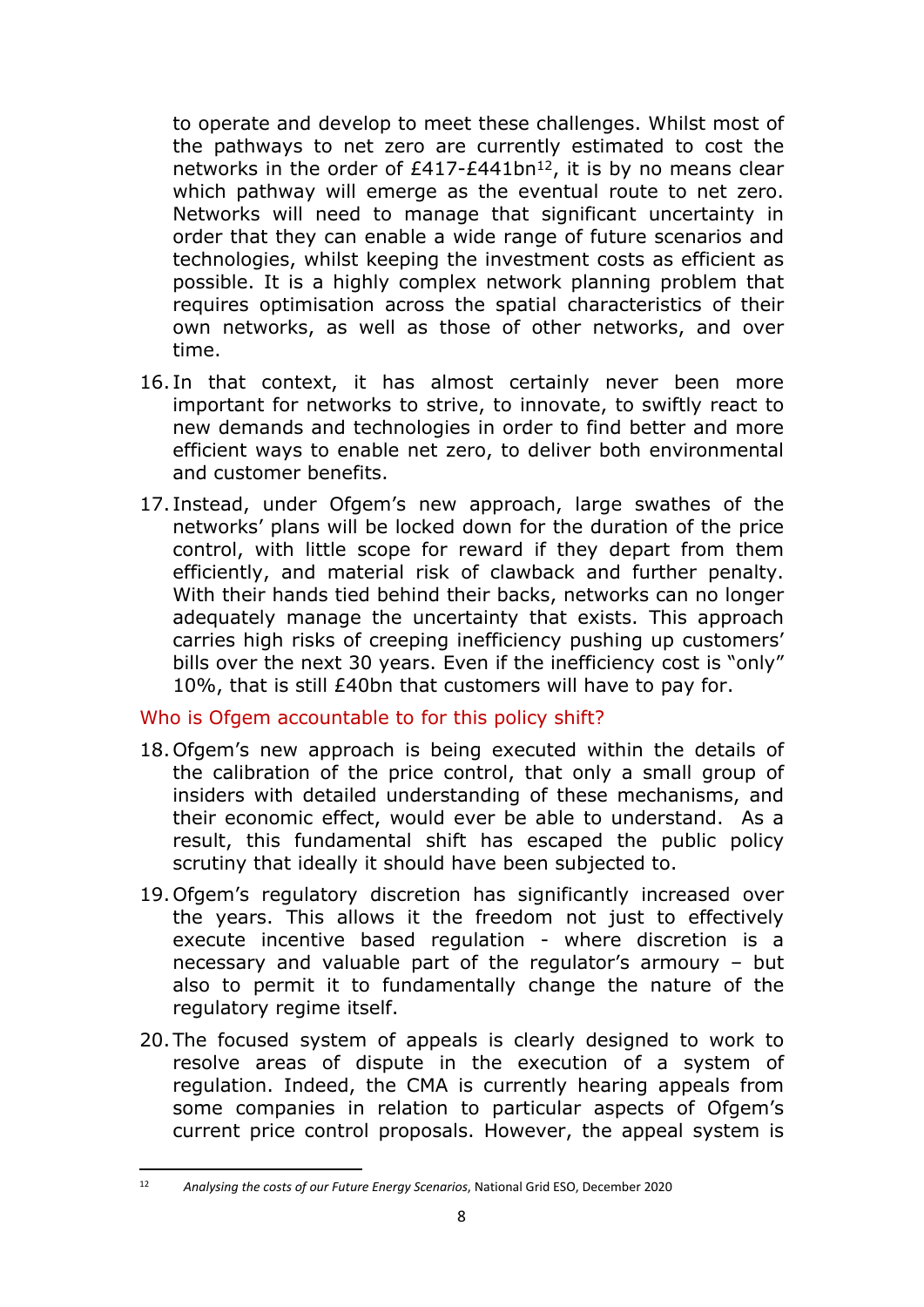almost certainly incapable of enabling a full and thorough public policy evaluation of whether the regulatory system that is being implemented is indeed the right one $13$ .

- 21.Neither is it obvious that Departmental oversight has acted as a check and balance on Ofgem's change of direction.
- 22.Ofgem is the monopoly provider of customer protection services in the GB energy sector. Like many monopolies that operate free of disciplining constraints, it is prone to error and strategic misdirection. The current appeals system addresses the first of those risks; but currently there is no mechanism to adequately address the second, which suggests an accountability gap.
- 23.This committee's inquiry is therefore a welcome opportunity to test whether and how there should be greater scrutiny of Ofgem (or indeed any other regulator) when it attempts to fundamentally alter the economic effect of the regulatory system.

### Closing the accountability gap

- 24.The problem we have described in this submission is an economic one: whether knowingly or unknowingly, Ofgem has significantly changed the economic effect of the regulatory system. The only public body that has the expertise and experience to act as a check and balance in these situations is the CMA.
- 25.Several options exist that could be considered. For example, one could be to restore the previous appeals system, which enabled the CMA to take a wider public interest assessment of the regulatory proposals in the event of an appeal (this model still prevails in the water sector).
- 26.Another option could retain the focused appeal model but permits a class of appeals that tests whether new and novel regulatory proposals are likely to operate in the public interest. The CMA would first have to test whether the regulatory proposals pass a hurdle for significant change; and then whether that change is likely to operate in the public interest.
- 27.A third option does not rely on appeals and is more administrative: it would mirror the requirement that Ofgem places on the companies to produce a "well-justified business plan" to require Ofgem itself to submit a "well-justified regulatory plan" to the CMA at key milestones during a price

<sup>13</sup> Interestingly, the previous appeals system required the CMA to investigate whether the price control regime as a whole operated for or against the public interest (irrespective of whether there was agreement or disagreement between the regulator and the company on particular aspects). Now however, under the current appeals regime, networks do not accept or reject Ofgem's Final Proposals as a whole, but are entitled to bring focused appeals on specific elements of Ofgem's decision.